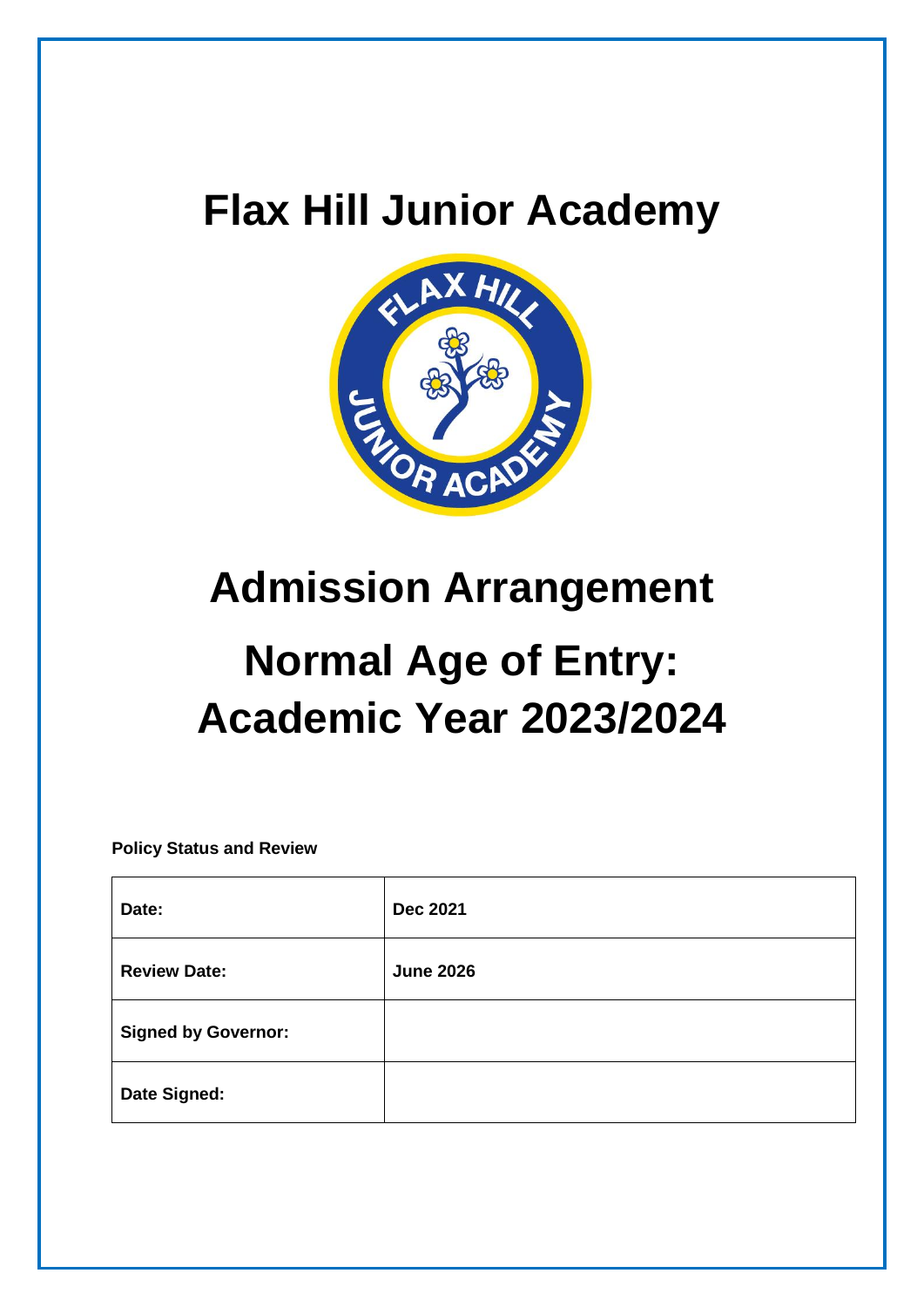Full time places in Year 3 will be available in September of the academic year within which the child becomes seven years old.

Although parents have the right to express a preference for the school that they wish their child to attend, there is no guarantee of a place being offered at their preferred school.

It is the Trust's policy to try and meet parents' wishes where possible, however in some cases there may be more applications for a particular school than there are places available.

#### **Oversubscription Criteria:**

If the total number of preferences for admission to a school exceeds the school's Published Admission Number (PAN) of 75, the following order of priority is used to allocate the available places.

- 1) Children in Care and children who ceased to be in care because they were adopted (or became subject to a residence order or special guardianship order). Looked after children and all previously looked after children, including those children who appear (to the admission authority) to have been in state care outside of England and ceased to be in state care as a result of being adopted.
- 2) Children who satisfy both of the following tests:

**Test 1:** The child is distinguished from the great majority of other applicants either on their own medical grounds or by other exceptional circumstances. Medical grounds must be supported by a medical report (obtained by the applicant and provided at the point of application). This report must clearly justify, for health reasons only, why it is better for the child's health to attend the preferred school rather than any other school.

Exceptional circumstances must relate to the choice of school and the individual child, i.e. the circumstances of the child, not the economic or social circumstances of the parent/carer. They should be supported by a professional report (obtained by the applicant and provided at the point of application), e.g. social worker. This report must clearly justify why it is better for the child to attend the preferred school rather than any other school.

**Test 2:** The child would suffer hardship if they were unable to attend the preferred school. Hardship means severe suffering of any kind, not merely difficulty or inconvenience, which is likely to be experienced as a result of the child attending a different school. Applicants must provide detailed information about both the type and severity of any likely hardship at the time of application.

3) Children who have an elder sibling in attendance at the preferred school (or in the case of an infant school, the affiliated Junior school) and who will still be attending the school at the proposed admission date; (For admission purposes, a brother or sister is a child who lives at the same address and either: have one or both natural parents in common; are related by a parents marriage; are adopted or fostered by a common parent or are unrelated children who live at the same address, whose parents live as partners).

4) Children living within the catchment area of the preferred school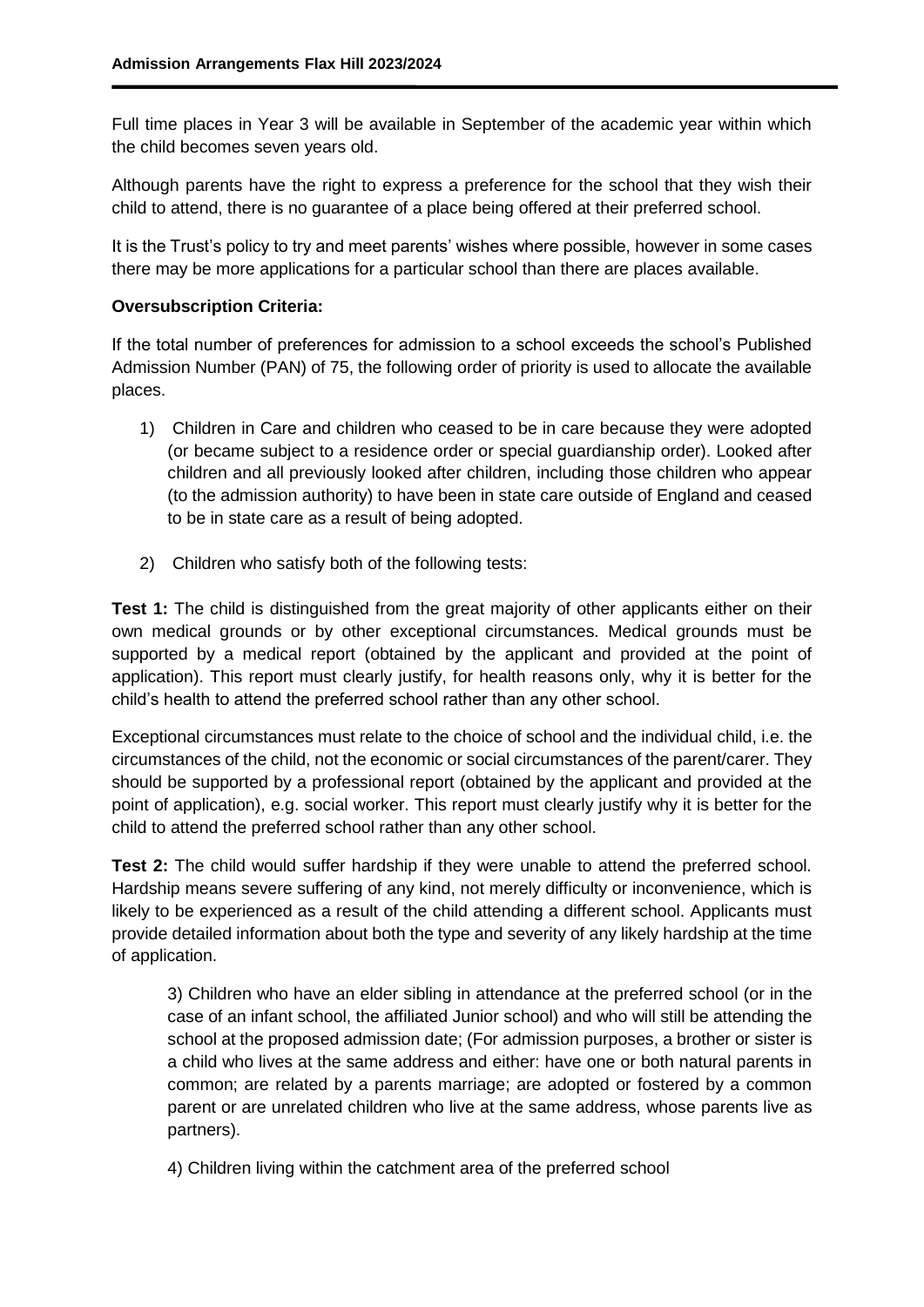Where it is not possible to accommodate all children applying for places within a particular category then the Local Authority will allocate the available places in accordance with the remaining criteria. If for instance, all the catchment area children cannot be accommodated at a school, children who are resident within the catchment area will be arranged in order of priority according to distance i.e. category (5).

#### **Additional Notes**

Copies of school catchment area maps are available from the individual Academy.

• There is no charge or cost related to the admission of a child to a school.

 Admissions are administered through a coordinated admission scheme and preferences for community, controlled, aided and foundation schools will be processed centrally by the School Admissions and Transport Service. Each child will receive only one offer of a place at a Staffordshire school.

 Attendance at a particular infant school will not guarantee admission to any particular junior school. Parents must make a separate application for admission to junior school at the appropriate time.

 In accordance with legislation, children who have a statutory statement of special educational need or an Education, Health and Care Plan (EHCP) that names a particular school as being the most appropriate to meet the child's needs must be admitted to that school. This will reduce the amount of places available to other applicants.

 Children in Care means children who are in the care of, or provided with accommodation by a local authority in accordance with section 22(1) of the Children Act 1989 at the time of making the application.

• It is the applicant's responsibility to provide any supportive information required in order for the application to be assessed against the published admissions criteria, the Trust will not seek to obtain this information on behalf of the applicant.

 The Trust uses a Geographical Information System (GIS) to calculate home to school distances in miles. The measurement is calculated using Ordnance Survey (OS) data from an applicant's home address to the main front gate of the school. The coordinates of an applicant's home address are determined using the Local Land and Property Gazetteer (LLPG) and OS Address Point data.

 The home address is considered to be the child's along with their parent/carer's main and genuine principal place of residence at the time of the allocation of places i.e. where they are normally and regularly living. If a child is resident with friends or relatives (for reasons other than legal guardianship) the friends or relatives address will not be considered for allocation purposes.

 Where parents have shared responsibility for a child, and the child lives with both parents for part of the school week, parents will be required to provide documentary evidence to support the address they wish to be considered for allocation purposes.

 If a place is offered on the basis of an address that is subsequently found to be different from a child's normal and permanent home address, then that place is likely to be withdrawn.

 If there are a limited number of spaces available and we cannot distinguish between applicants using the criteria listed, such as in the case of children who live in the same block of flats, then the child or children who will be offered the available spaces will be randomly selected. This process will be independently verified.

Any Staffordshire child not obtaining a place at any of their parent's preferred schools will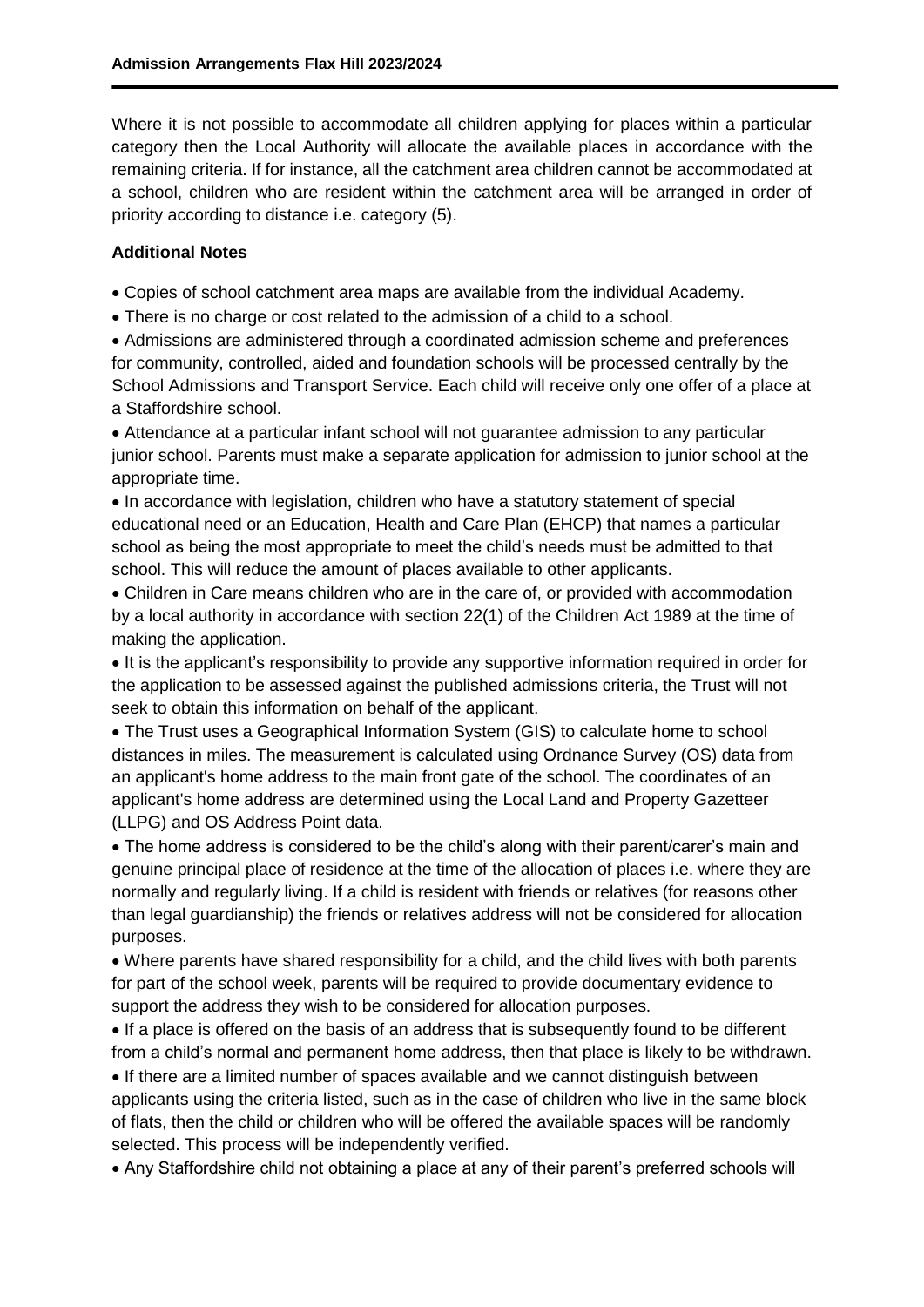be allocated a place at their catchment area school (if places remain available) or the next nearest school with a space available and advised about the independent appeals process. Parents may seek to apply for their child's admission to school outside of their normal age group, for example if the child is exceptionally gifted and talented or has experienced problems such as ill health. These parents will need to make an application alongside children applying at the normal age which should explain why it is in the child's best interest to be admitted outside of their normal age which may include information such as professional evidence as to why this is the case and why an exception should be made in the case of the child. A decision as to whether this is an appropriate course of action will be made by the Trust who will take into account the circumstances of the case and views of the Headteacher. Parents do not have the right to insist that their child is admitted to a particular year group.

#### **Waiting Lists**

Unsuccessful applicants will be placed on a waiting list in accordance with the oversubscription criteria stated above and not based on the date their application was received. If places become available after the offer date they will be offered according to the child at the top of the waiting list.

Waiting Lists will be kept until the end of the autumn term of admission. Inclusion on a school's waiting list does not mean that a place will eventually become available at the preferred school.

A child's position on a waiting list is not fixed and is subject to change during the year i.e. they can go up or down the list since each added child will require the list to be ranked again in line with the oversubscription criteria listed above.

Children who are subject of a direction by a local authority to admit or who are allocated to a school in accordance with the Fair Access Protocol will take precedence over those on the waiting list.

#### **Late Applications**

Application forms received after the closing date will be considered alongside those applicants who applied on time wherever possible. Where it is not practicable because places have already been allocated, or are shortly to be allocated, then late applicants will be considered only after those applicants who applied by the published closing date. A late application does not affect the right of appeal or the right to be placed on a school's waiting list.

#### **Repeat Applications**

Parents do not have the right to a second appeal in respect of the same school for the same academic year unless, in exceptional circumstances, the local authority has accepted a second application from the appellant because of a significant and material change in the circumstances of the parent, child or school but still refused admission.

#### **"In-Year Transfer"**

Arrangements Parents or carers seeking to transfer to Flax Hill may make an application using the appropriate application form. This application will be processed in line with the procedure outlined in the determined admission arrangements and parents and carers need to be aware